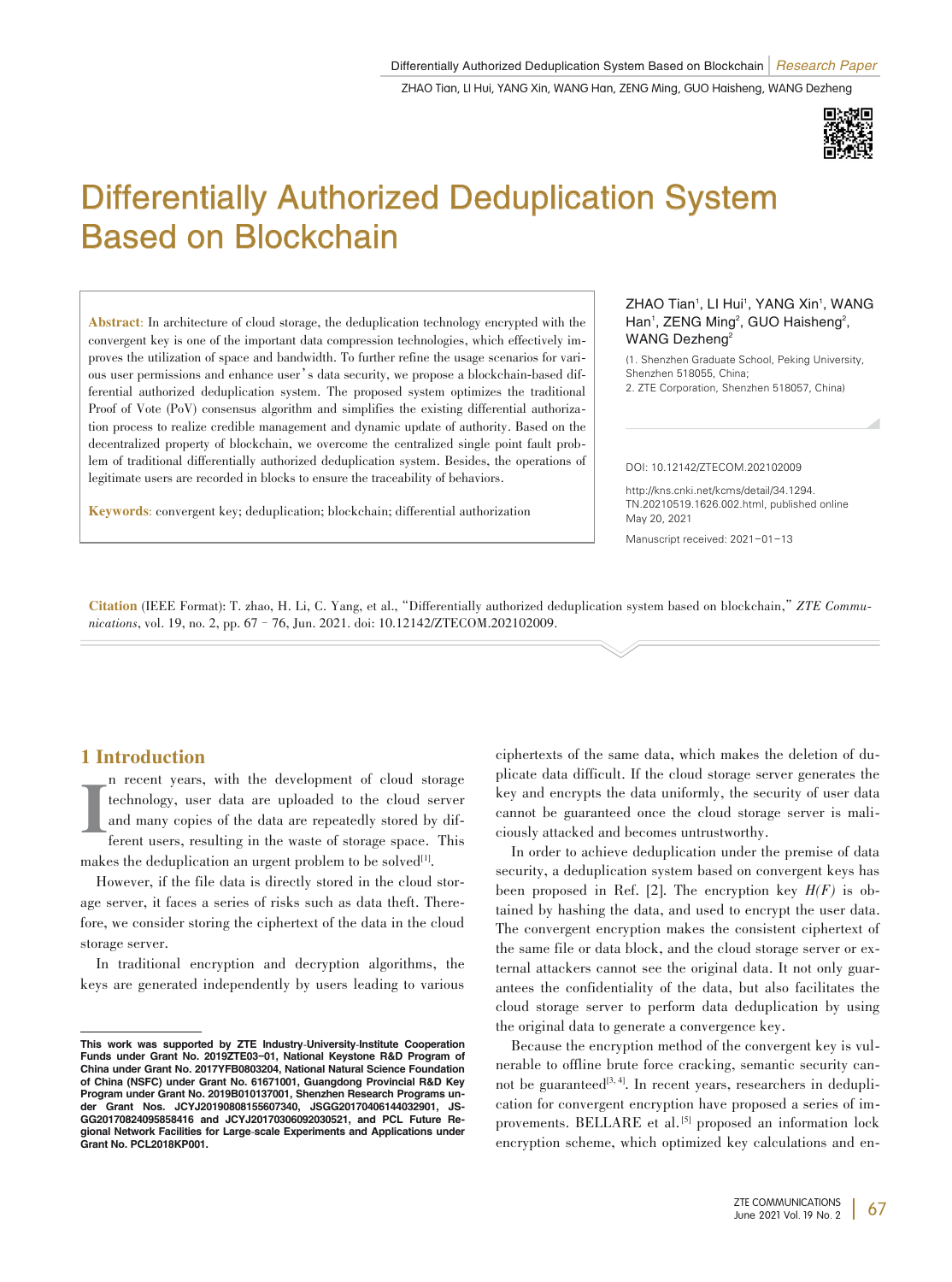cryption methods. PUZIO et al. [6] designed the first repetition based on double-layer encryption in the deduplication scheme. The inner layer uses the convergent encryption schemes mentioned above, and the outer layer is outsourced to a trusted third party. In addition, BELLARE et al.<sup>[7]</sup> also described the DupLESS scheme, which adds an additional key to the convergent key generation process to invalidate the dictionary attack. LI et al.<sup>[8]</sup> proposed to use a deterministic secret sharing scheme instead of convergent encryption.

The above schemes are designed to alleviate the data security problem, but they do not fully consider how to build a credible authority when there are authority differences between users. Since the blockchain has the advantages of convenient generation and non-tampering, we consider introducing the blockchain technology to solve this problem.

NAKAMOTO Satoshi published the first paper on block⁃ chain in 2008[9] . Although its main introduction focuses on Bitcoin, a digital currency payment system, blockchain has also caused extensive research in academia as its carrier. It allows any party that has reached an agreement to directly generate transactions without the participation of third-party intermediaries<sup>[10]</sup>. The blockchain encapsulates the history of consensus transactions in the block, as well as the identities of participants and timestamps. Each block uses the Hash algorithm to generate an important identification header for sequential connection, forming a chained data structure, which can be used as a distributed transaction and log record of the entire system<sup>[11]</sup>.

Blockchain has the characteristics of decentralization, nontampering, and traceability. Decentralization avoids the damage to the system caused by the evil master node in the traditional storage model; non-tampering ensures that if the attacker wants to tamper with a certain data in a block, he needs to recalculate the block and all the subsequent blocks; traceability guarantees that each user's operation can be located and tracked, which virtually increases its destruction cost.

The structure of the blockchain can be roughly divided into 6 levels, namely the data layer, network layer, consensus layer, incentive layer, contract layer and application layer. The data layer is at the bottom, which is mainly used to implement functions of data storage and transaction recording. The network layer is used to realize the functions of data transmission and verification. The consensus layer is the core part of the blockchain. It encapsulates various consensus algorithms. It is mainly used to achieve the consistency of block generation and transaction data. The incentive layer is mainly responsible for introducing incentive mechanisms, such as token distribution to miners who generate new blocks to encourage mining. The contract layer mainly includes various scripts written to enable the blockchain to obtain programmable application attributes. The application layer is the display of the block⁃ chain in specific application scenarios, with many different manifestations. In this paper, we mainly use the first three lay-

ers of the blockchain. More specifically, the components of the consensus layer are utilized and improved.

According to different application scenarios, blockchains can be divided into the public blockchain, private blockchain and consortium blockchain. The public blockchain is completely open. Any user in the entire network is allowed to freely join or exit the blockchain system and everyone has equal rights. In the private blockchain, an organization has complete ownership of data on distributed nodes. The consortium block⁃ chain is somewhere between the public and private block⁃ chains, where several groups participate in the management of each node to grant different identities to jointly maintain the blockchain system.

We propose a differential authorization deduplication system based on blockchain, which alleviates the problems of single point of failure and inflexible permission changes. The user's public key and the permissions signed by the private key are written into the blockchain. It ensures the security of user permissions through the immutable modification of the block⁃ chain and maintain each user's permission table. When the permission is changed, the blockchain directly generates a new block to cover the original permission, which is convenient for the dynamic modification of the permission. On the other hand, the blockchain can record each user's operation on the permission to ensure its traceability.

The rest of this paper is organized as follows. In Section 2, we describe the traditional differential authorization deduplication system and its problems. We also introduce the messaging process of the PoV algorithm. Then our differential authorization deduplication system based on blockchain is proposed in Section 3, followed by the performance analysis in Section 4 and experimental simulations in Section 5. Finally, conclu⁃ sion and future works are drawn in Section 6.

## 2 Preliminaries

#### 2.1 Traditional Structure

In this section, we introduce the traditional differential authorization deduplication system, including the main process of file upload and download, as well as its problems.

Let us consider a practical application scenario. In a company, subordinate relationships exist in different users leading to various permissions. For this reason, we have higher require ments for deduplication. Differential authorization deduplication should be implemented. Users with higher authority can upload and download data, while users with lower authority cannot download and access the data of high-level users.

The traditional differential authorization system<sup>[12]</sup> mainly provides different permission sets for different users. It introduces a private cloud server to maintain the permission table, and adopts the hybrid cloud architecture to realize the deduplication of differential authorization.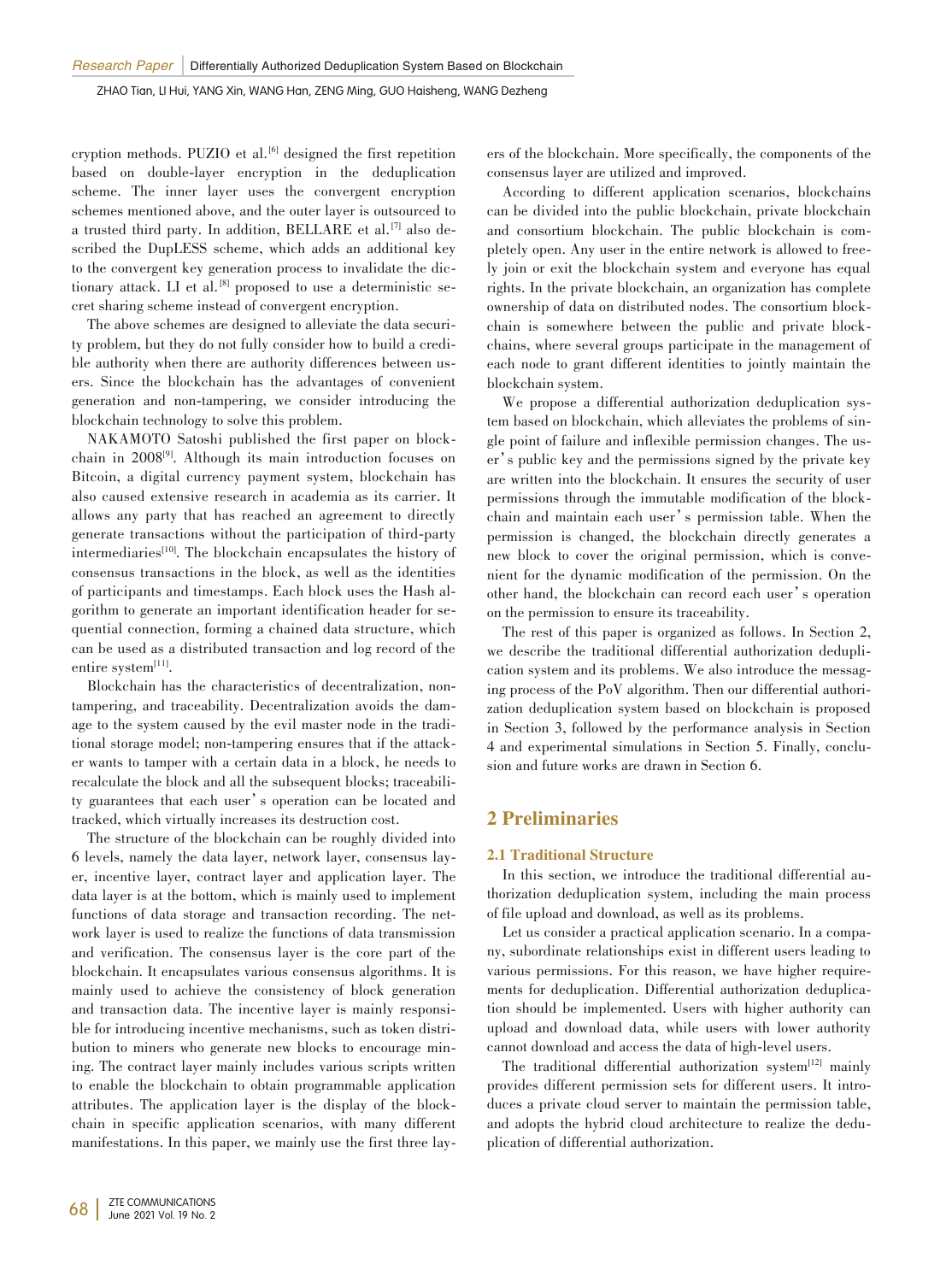The system is mainly composed of three parts: the public storage cloud server provider (S-CSP) responsible for storing encrypted user data, the private cloud server responsible for maintaining the user permission table, and the user who uploads and downloads files.

The specific workflow is as follows:

1) System Initialization Stage

Define the tag of file *F* as  $\varnothing$ <sub>*F*</sub> =  $TagGen(F)$ , and a label corresponds to a unique file data. Each permission *p* of the system has a corresponding permission key  $k_p$ . Define the token of file *F* as  $\mathcal{O}'_F$  =  $TagGen(F, k_p)$ , that is, only users with permission *p* can access file *F*.

Assuming that the permission set owned by user  $U$  is  $P_{U}$ , its corresponding permission key  $\{K_{P_i}\}, P_i \in P_U$  will be sent to the private cloud server acting as a permission check server. The private cloud server maintains a table to store each user's public key  $pk_U$  and its corresponding permissions.

2) File Upload

The file upload process is shown in Fig. 1.

Suppose that the file owner *U* wants to upload a file *F* for access by users with permission  $\{P_j\}$ ,  $P_j \in P_F$ . First, the user needs to use his private key  $sk_U$  to verify his identity with the private cloud server. If the verification is passed, the user needs to send the tag  $\varnothing_F$  =  $TagGen(F)$  of the file *F* to it. The private cloud server will return all initial file tokens { $\mathcal{O}'_{F,p}$  =  $TagGen(F, k_p) \}, p \in P_U$  that match the user's permissions, then the user will send these tokens to the S-CSP.

If duplicate files are found in S-CSP during upload, S-CSP first runs the Proof of Ownership (PoW) algorithm[8] to verify the user's ownership of the file. If it passes, it will return a file pointer to the user. A signature  $\delta$  and a time stamp are appended to the token  $\{\varnothing'_{F,p}\}$  and returned to the user. The user



sends the token and the permission set  ${P_j}$  of the file *F* to the private cloud server for verification. After the verification is passed, the private cloud server will calculate all the file tokens  $\{\emptyset'_{F_p} = \text{TagGen}(F, k_p)\}\$ ,  $p \in P_F - P_U$  and return to S-CSP. The permissions of file *F* at this time are the union of the per-missions of  $P<sub>F</sub>$  and other owners of the file.

If S-CSP does not find duplicate files when uploading, a signature  $\delta$  and a time stamp are appended to the token  $\{\mathcal{Q'}_{F_n}\}$ and returned to the user. The user sends the token to the private cloud server for verification. After passing the identity verification, the private cloud server will calculate all the file tags  $\{\varnothing'_{F,\mathit{p}}\}$  within the  $P_F$  authority and return to the S-CSP, then the user can upload the data encrypted by the convergent key to the S-CSP.

3) File Download

The user sends a file download request to the S-CSP, and the S-CSP will verify the user's permissions. If it cannot download, S-CSP will return the down-load failure. If it can download, S-CSP will return the encrypted data. The user uses the locally saved convergent key to decrypt the file and get the original data.

However, the data deduplication solution has some problems:

The first is the security assurance issue of the private cloud server. If the private cloud server is attacked and the user and corresponding permissions are tampered with, the system will not operate normally.

The second is the dynamic change of permissions. Once a file is uploaded, its permission is difficult to modify flexibly. When the user and file permissions change, for example, a user no longer has file permissions, the system cannot modify permissions in time.

#### 2.2 Blockchain Consensus Algorithm

The design and implementation of blockchain involves many algorithms, the core of which is its consensus algorithm. For example, the consensus algorithm used by Bitcoin is the Proof of Work  $(PoW)^{13}$ . The main idea of the PoW algorithm is that each independent node in the network conducts competitive mining to solve mathematical calculation problems, thereby obtaining the following accounting rights and generating new blocks. However, with the continuous mining of bitcoins, the mathematical puzzles that need to be solved to generate new bitcoins have become more and more complicated, which has caused a huge waste of computing resources and lower efficiency<sup>[14]</sup>. In addition, the important blockchain consensus algorithms include the Proof of Stake (PoS)<sup>[15, 16]</sup>, Delegated Proof of Stake (DPoS)<sup>[17, 18]</sup>, etc.

At present, there are many studies on the consensus algorithm of the blockchain. In this system, we use the blockchain based on the Proof of Vote (PoV) consensus<sup>[19]</sup> to construct the blockchain in the system. The PoV consensus can well ease ▲Figure 1. File upload double-spending attacks, selfish mining, witch attacks and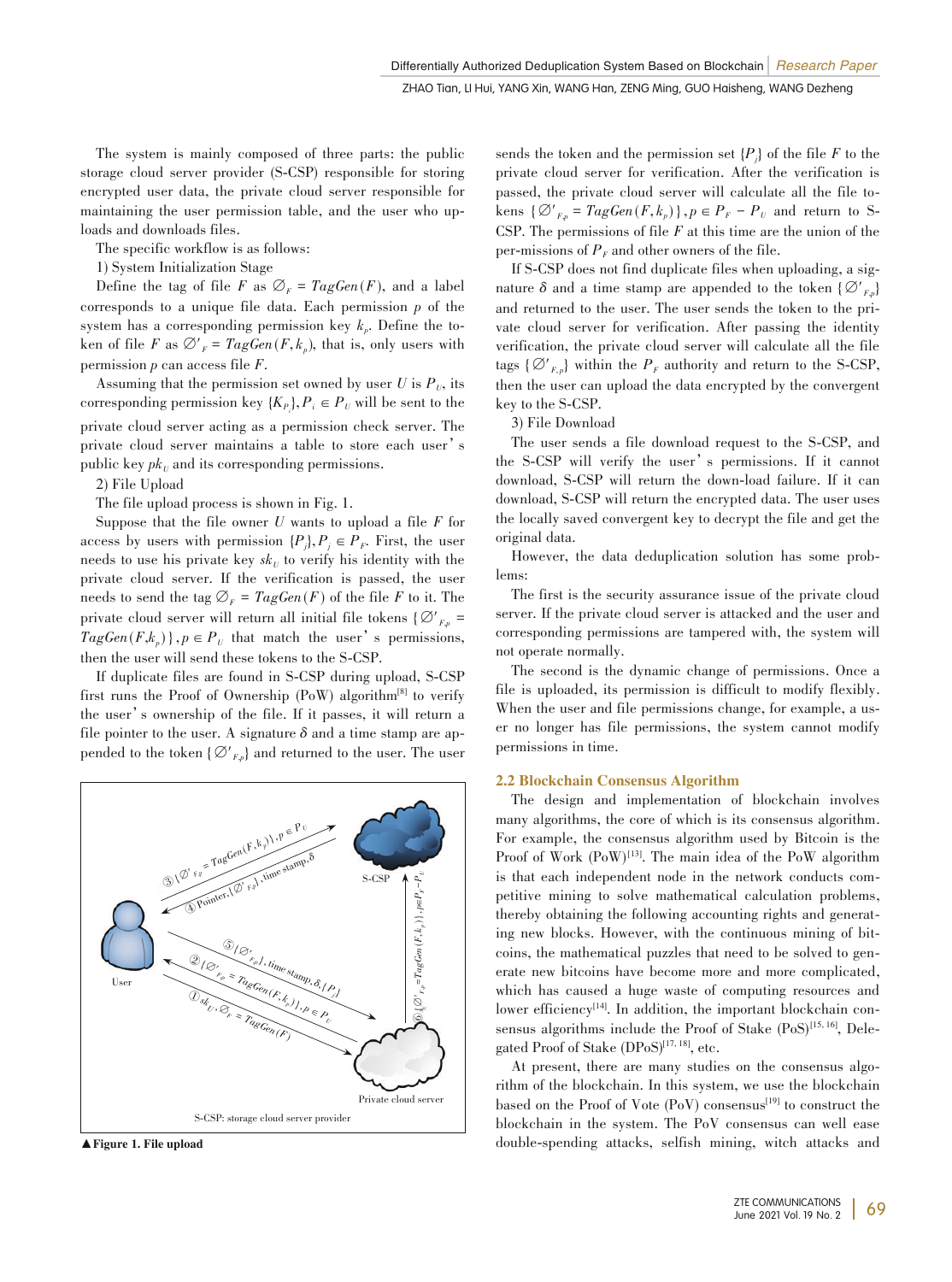other attack methods. It also can well guarantee the security of user permissions. There are four types of nodes in this system, including commissioners responsible for voting, butlers responsible for accounting and production blocks, butler candidates, and ordinary user nodes that can apply to become butler candidates. This system allows concurrent roles to a certain extent, as shown in Fig. 2.

The consensus process of block generation is carried out jointly by a butler and all committee members. The butler is called duty butler, and the duty butler is determined by the butler number selected by the committee members. Assuming there are *n* commissioners, namely  $C_1$ ,  $C_2$ ,...,  $C_n$ ; and *m* butlers, namely  $B_1, B_2, \ldots, B_m$ , the consensus process of the block is shown in Fig. 3.

PoV divides a round of consensus into four phases: Prepare, Ready, Commit, Confirm. Among them, the Confirm stage is for the block placing, with no need to send messages. Each block contains a block header and an indefinite number of transactions. In the Prepare phase, the butler on duty takes a certain number of transactions from the transaction pool, packs them into pre-blocks and sends the pre-blocks to all committee nodes. The difference between the pre-block and the official block is that the pre-block does not have a timestamp, committee signature, and the number of the next butler on duty. The committee node needs to verify the block header



▲Figure 2. PoV network model



▲Figure 3. Message transmission process of Proof of Vote (PoV) consensus

of the received pre-block and the information contained in the transaction. If the verification passes, it will sign the pre-block header and send the signature to the duty butler.

The duty butler can complete the pre-block and release the official block after collecting signatures of more than *n*/2 com⁃ mittee members. The node that receives the newly released block stores the block in the local blockchain and updates the relevant variables including the number of the duty butler, thereby replacing the duty butler who is responsible for the next round of consensus. The information supplement of the pre-block header depends on the signature of the committee member. The PoV stipulates that the latest member signature time of the signature is issued as the generation time of the block, and the next housekeeper number is generated by hashing the signature. These regulations make use of the randomness and unforgeability of signatures. Since the signatures generated by each committee node are random, the next butler number calculated is also random.

# 3 Differentially Authorized Deduplication System Based on Blockchain

In order to solve the above problems, this paper designs and implements a differentially authorized deduplication system based on blockchain. In more complex specific application scenarios, such as several companies working together to develop a project, they need to implement data deduplication on the same cloud storage server, which requires the system to credibly record the behavior of users to facilitate accountability. On the other hand, it is necessary to implement differential authorization of files according to different user identities and also to be able to make changes in time when users or file permissions change. Using the immutability and traceability of the blockchain to ensure the security of user permissions and accountability of behavior, these requirements can be met well. At the same time, when the user's file management authority changes, we can write the authority change into a new block. Because the blockchain is based on the record in the newly generated block, we can achieve dynamic changes in permissions.

The system is divided into three parts: the public cloud server S-CSP that stores encrypted data, the users who upload and download files, and the blockchain that saves permissions and upload and download records.

Blockchain is a distributed ledger and used in the Bitcoin currency transaction system. The blockchain network system maintains an orderly data block that keeps growing without a center. Each data block has a timestamp and a pointer to the previous block. Once the data is on the chain, it cannot be changed. Blockchain can be analogous to a distributed database technology. By maintaining a chain structure of data blocks, it can maintain a continuously growing, non-tamperable data record. The blockchain of our system is constructed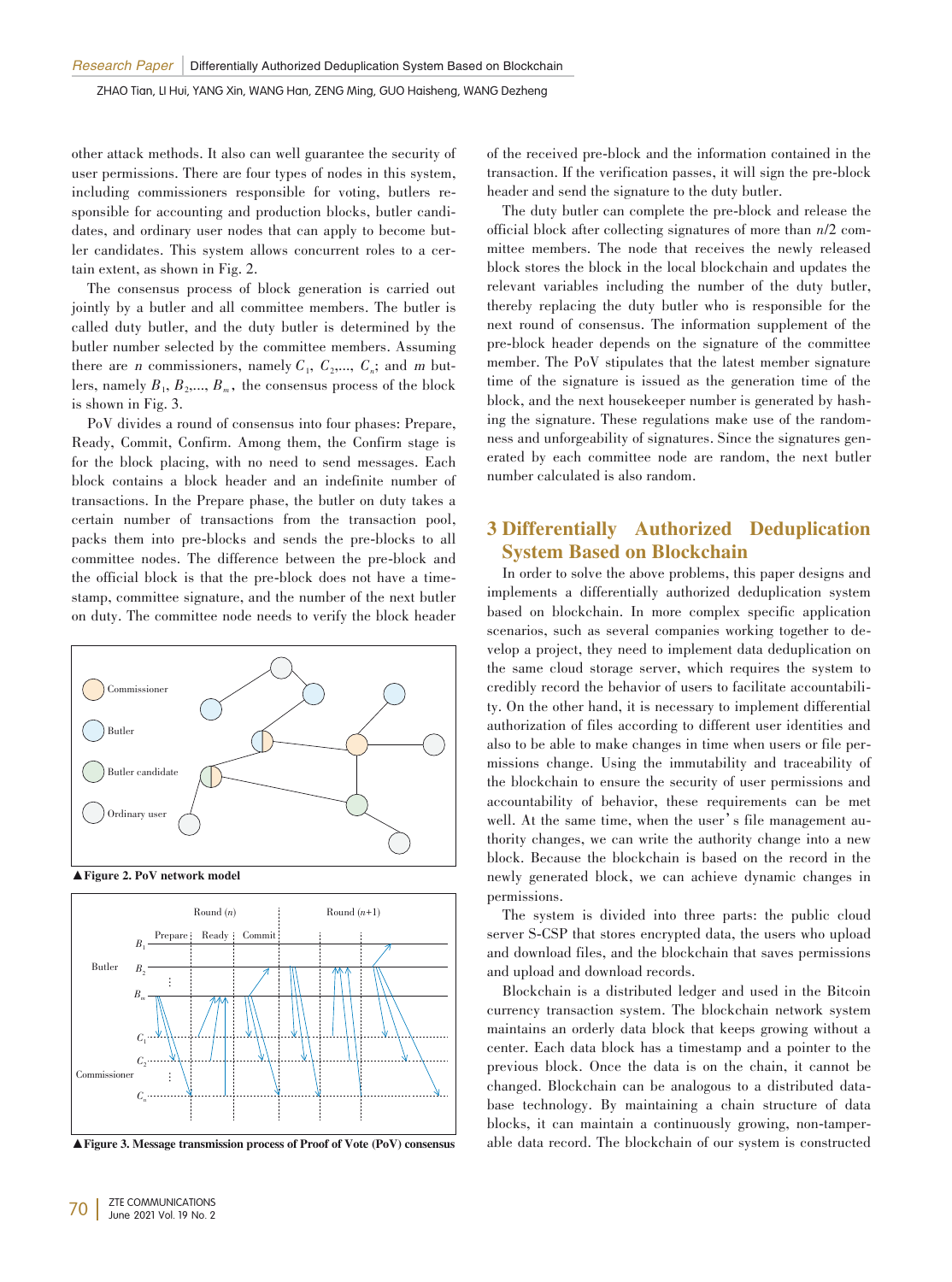using the PoV algorithm described in the previous section, and its immutability is mainly guaranteed by the consensus mechanism.

As mentioned in Section 1, data deduplication achieved by convergent encryption can be performed in file-level data and block-level data respectively. In order to further save storage space and efficiently use bandwidth, we can encode the file into *n* data blocks {*Bi*}. When the files are not the same but the content is not much different, the data block deduplication check is used to complete the deduplication.

We will separately discuss the upload and download of filelevel data and block-level data.

#### 3.1 File-Level Data Upload and Download

1) System Initialization

Define the file *F* label as  $\mathcal{O}_F = TagGen(F)$ , and a label corresponds to a unique file data. The user's permission set is  $\partial = {\partial_1 ... \partial_n}$ , where we define its number from small to large as the permission from high to low. Those with high-level permissions can access files uploaded by people with low-level permissions and modify file permissions. In the initial state of the system, the blockchain will have an authority table signed with private key  $S_{k_p}$  of the negotiated highest authority owner *P* to declare the authority level of each user. Any legal user in the system can use its public key  $p_k$  to check the authority. At the same time, the blockchain will also store the label  $\mathcal{O}_F$  of the file *F* and the encrypted file permission  $\partial_F$ , which is convenient for S-CSP query. Suppose user *U* wants to upload a file with permission  $\partial_F$ , the user's private key is  $S_{kU}$  and S-CSP is initially blank.

2) File-Level Data Upload

The file-level data upload process is shown in Fig. 4.

The user sends the tag  $\mathcal{O}_F = TagGen(F)$  of the file to upload encryption by the private key  $S_{kU}$ , the user name *U* and its own authority  $\partial_U$ , and the S-CSP will query whether there is the tag  $\mathcal{O}_F$  =  $TagGen(F)$  of the file and the permission  $\partial_F$  of the file on the blockchain. If the file exists and the permission is lower than or equal to user permission  $\partial_{U}$ , the user needs to verify that he owns the file with S-CSP using the POW algorithm. At this time, the server will return a pointer to the user indicating that the server already has the file and the user has no need to upload repeatedly.

If the file does not exist or has no right to access the file, the user needs to write the uploaded relevant information to the blockchain, including the file tag  $\varnothing_F$ , the user name *U*, the user name  $U$  signed by the private key  $S_{kU}$  and the file at the access level  $\{\emptyset_r, S_{kU}(U, \partial_r)\}\)$ . After verifying the identity of the user and S-CSP, the blockchain writes the record into a new block, and then the user can send the data of the file encrypted by the convergent key to the S-CSP.

3) File-Level Data Download

The file-level data download process is shown in Fig. 5.

The user sends the tag  $\mathcal{O}_F = TagGen(F)$  of the file that will

be downloaded to the S-CSP. The S-CSP will query whether the file exists. If the file does not exist, the S-CSP will return a prompt message to the user.

If the file exists, the user *U* sends the file tag  $\mathcal{O}_F$ , the user name *U*, and the user name and authority information encrypted by its own private key  $S_{kU}$ :{ $\emptyset$ <sub>*F</sub>*,  $U$ ,  $S_{kU}(U, \partial_U)$ } to S-CSP; S-</sub> CSP uses the user's public key  $P_{\mu}$  to decrypt for obtaining authority, and then uses the public key of the highest authority to query the authority table to confirm whether the authority matches.

After passing, the S-CSP will send a confirmation message to the blockchain. After the blockchain verifies the identity of the user and S-CSP, the download record is saved in the block, and the S-CSP returns the file ciphertext  $C_F$  encrypted



▲Figure 4. File-level data upload



▲Figure 5. File-level data download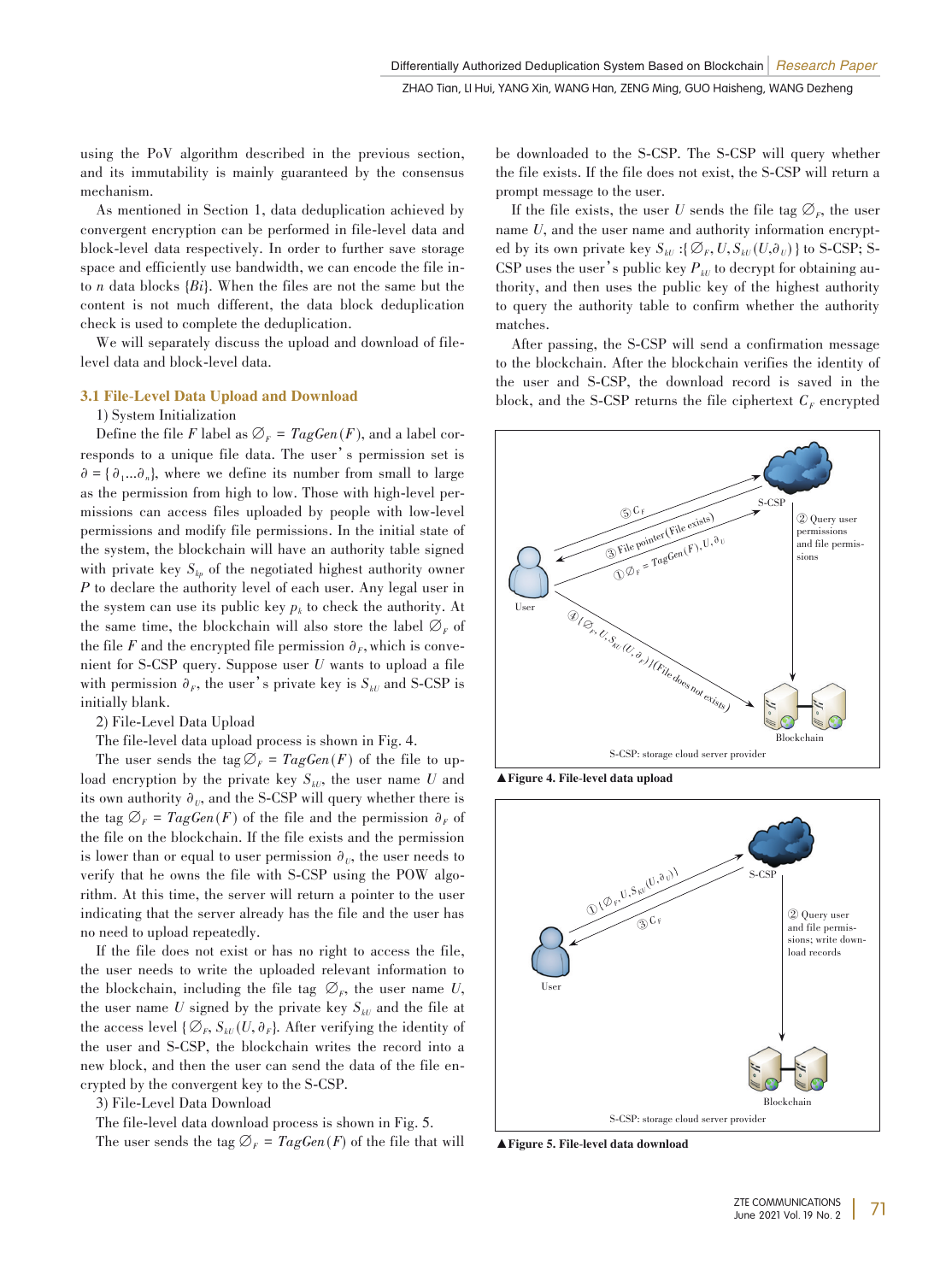by the convergent key to the user. The user uses the locally stored convergent key to decrypt the file. LI et al.<sup>[20]</sup> have also done related research on the storage of convergent keys, but this is not the focus of this article. For simplicity, this article uses the traditional method of saving locally.

#### 3.2 Block-Level Data Upload and Download

The block-level data upload and download process is similar to the file-level data upload and download process, as follows:

1) System Initialization

It is roughly the same as the system initialization require ments in Section 3.1, except that the file is divided into {*Bi*} data blocks for upload and download.

2) Block-Level Data Upload

The user first sends the file *F* and all the tags  $\mathcal{O}_F$  and  $\{\mathcal{O}_{B_i}\}$ of the data block {*Bi*}, the user name *U*, and the own authority  $\partial_U$  to the S-CSP.

S-CSP will query whether there is a label for the file. If label  $\varnothing$ <sub>*F*</sub> of the file exists, it will turn to the processing flow of the file label in the previous section. The user can prove that he owns the file through PoW, and then S-CSP returns the corresponding pointer to inform the user that the file already exists. If the data block exists, the user needs to use the PoW algorithm to verify to the S-CSP that he owns the data block. At this time, the server will return a pointer to the user indicating that the data block already exists in the server, and there is no need to upload it repeatedly. S-CSP will add a new record to the blockchain, that is, the label of the newly added file corresponding to the data block, which is convenient for the repeatability check of the next file and data block.

If the data block does not exist, the user needs to write the uploaded relevant information to the blockchain, namely the file tag  $\mathcal{O}_F$ , the data block tag  $\mathcal{O}_{Bi}$ , the user name *U*, the user name signed by its own private key and the file can be accessed permission level: { $\varnothing_F$ ,  $\varnothing_{B_i}$ , U,  $S_{kU}(U, \partial_F)$ }. After verifying the identity of the user and the S-CSP, the blockchain writes the information into the block, and then the user can send the data of the data block encrypted by the convergent key to the S-CSP.

3) Block-Level Data Download

The user sends the file label that will be downloaded to S-CSP. S-CSP will query whether there is a label for the file on the blockchain. If the file does not exist, S-CSP will return a prompt message to the user. If the file exists, the user sends the file label, data block label, user name and authority information encrypted by own private key:  $\{\emptyset_F, \emptyset_{B_i}, S_{kU}(U, \partial_U)\}\)$  to S-CSP. S-CSP uses the user's private key to decrypt for obtaining the authority, and then uses the public key of the highest authority to query the authority table to confirm whether the authority matches. S-CSP will send a confirmation message to the blockchain; after passing the identity verification, the download record is saved in the block. The S-CSP returns

the data block ciphertext encrypted by the convergent key to the user, and the user uses the locally stored convergent key to decrypt the data block. Then the user can restore the original data file *F*={*Bi*}.

The encryption method of the convergent key has its inherent flaw, that is, it cannot resist offline dictionary attacks. Specifically, if external attackers know the ciphertext  $C_F$  and can infer the file set  $\{F\}$ , they can directly generate the convergent key and encrypt the corresponding files for comparison. If the ciphertext is the same, attackers may obtain the original data file.

In response to this defect, this article proposes to use blocklevel data upload when storing high-privilege files, and use double-layer encryption for more important data blocks (in the application scenario of deduplication, the number of important data blocks in the file is less), that is, use another *Hash* function to generate the convergent key in the outer layer of the encrypted data block to encrypt again. After S-CSP receives the data, it sends a message to all users higher than the authority, calculates the convergent key of the *Hash* function and saves it. When the user needs to download a file, the convergent key is used to decrypt the outer layer, and then the original convergent key is used to decrypt the inner layer. This mode can be turned on or off according to the requirements of the system application scenario.

#### 3.3 Specific Application of PoV Algorithm in The System

This section mainly introduces the specific consensus and generation process of the blockchain used to store user authority information. In this system, we introduce the PoV consensus algorithm in Section 2.2 to generate our blockchain. The consensus process is roughly the same as the foregoing. Specifically, we can implement the PoV algorithm in the initial state with the company's leadership as the committee node and ordinary employees as the ordinary nodes. The ordinary employees can submit a campaign request, and the members of the leadership will vote to select trusted butler nodes and the current duty butler nodes. The initial block maintains the permissions of all initial users. After the initial block is confirmed by all members, the selected butler node on duty is responsible for generating a new block to record the permissions of all users and the upload and download records of files. The specific block generation process is shown in Fig. 6. The percentage in the figure indicates the weight of commissioners.

Different from the traditional PoV scheme, we no longer require the replacement of the duty butler after a specific block is generated. Instead, the committee members vote to elect a new butler on duty. This is because in actual application scenarios, a housekeeper on duty is probably not online. At this time, if you need to upload or download files or change permissions, committee members need to select a new butler on duty to handle the request.

In addition, we have also changed the voting weight of the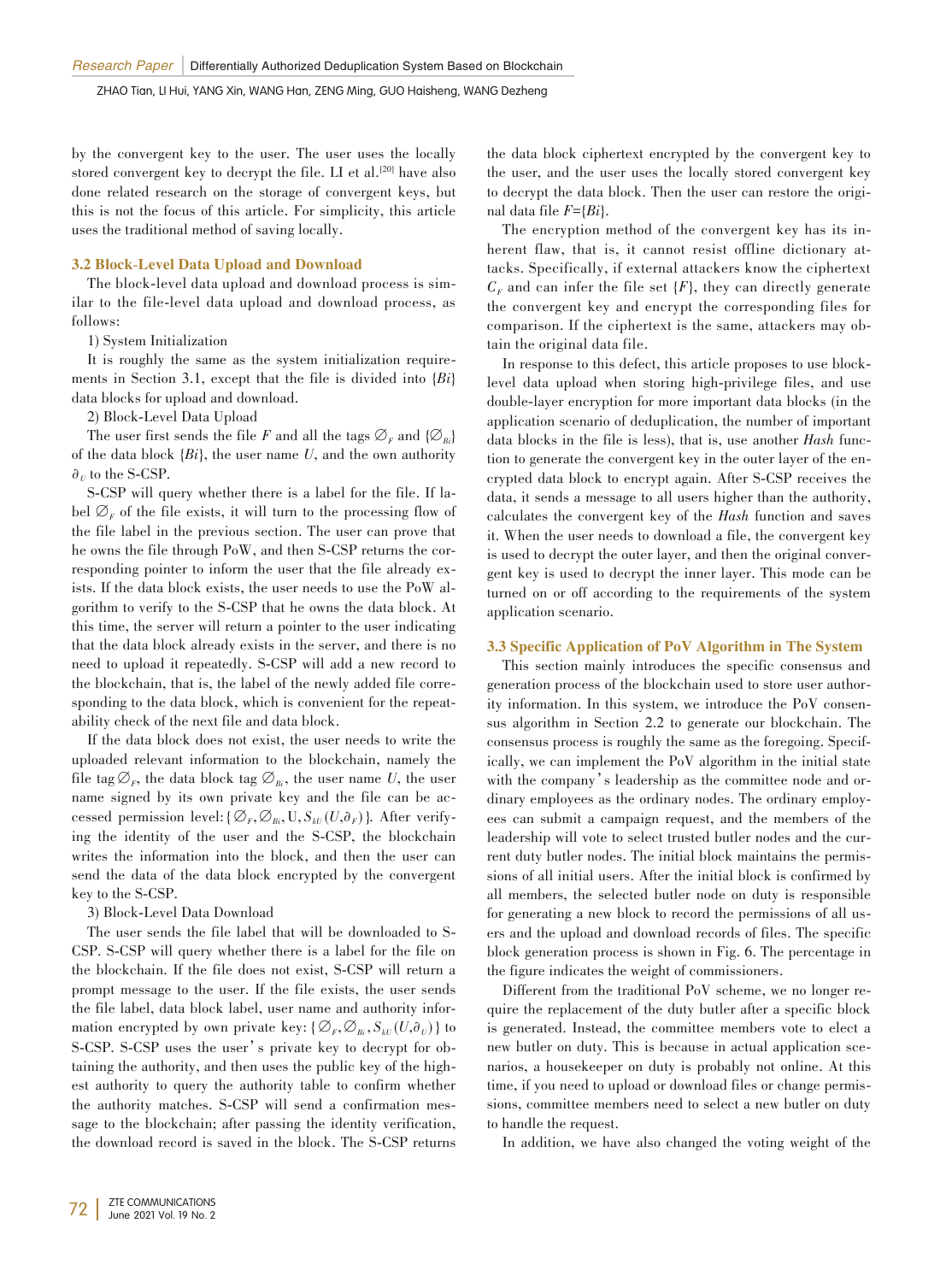

▲ Figure 6. Block generation process

committee members, that is, the voting weight of each committee member is no longer equal, but the voting weight of each committee member is different according to their different rights. This improvement has brought the following benefits: First, it is in line with the logic of inter-company affairs and people with higher status can have more voice to determine file access and permission changes; second, when there is an emergency, it only needs to notify a few committee nodes to make the voting weight more than half to complete the fast processing of the transaction; finally, when the user scale is expanded to a large scale, the voting scheme can speed up the consensus completion time and improve the transaction processing effectiveness.

# 4 Theoretical Analysis

In this section, we analyze the performance of the system, including functional analysis and safety analysis.

#### 4.1 Functional Analysis

#### 4.1.1 Differential Access Control

The main process of uploading and downloading data of the system has been introduced. The specific differential authorization is embodied in the user uploading a file, which can be easily written into the file's permissions, including reducing or increasing file permissions. For example, a fourth-level permission can upload a fifth-level permission file for low-privilege access; it can also upload a high-level file such as the second-level authority. Users with a level greater than or equal to the second-level authority can access the file, and at the same time, the third-level user has no right to access the file, which realizes the system's differential authority access control.

#### 4.1.2 Dynamic Changes in Permissions

The system can also solve the problem of dynamic changes in permissions.

When the user authority changes, we can update the record in the block, generating a new block record. According to the traceability of the blockchain, when all nodes confirm the block, the user will have the new authority. At this time, if the authority level is increased, the user can access and download the high-level authority file. If the authority is reduced, the user cannot access the original authority file.

When the file authority changes, the high-level authority or the file uploader can send information to the blockchain again, rewrite the file authority level, and realize the dynamic management of file authority.

#### 4.1.3 Single-Enterprise Environment

Although the system mainly considers the differential authorization deduplication between multiple institutions, it is also applicable to a single-enterprise environment. Using the typical structure of blockchain, the generation of new blocks is relatively simple. At the same time, the PoV consensus mechanism has strong consistency, which means that when the user or file permissions change, the change can be quickly confirmed, thus ensuring the efficiency of system operation.

As mentioned earlier, in the context of multi-institution, using this scheme can ensure the security of authority management. If you use this solution internally, you can deploy the blockchain on the cloud. Nodes located in different data centers act as butler nodes, so that when a butler node fails, the entire blockchain can still operate stably, which greatly improves the availability of the system.

#### 4.2 Performance Analysis

Compared with the traditional scheme, the additional cost of this system mainly includes the following aspects, namely, the time for generating a new block by consensus, the time for permission query, and the time required for outer encryption.

For simplicity, we use some symbols to represent these variables, as shown in Table 1.

It can be seen that in our solution, the time required to complete the upload and download of the entire file is:

 $T_A = T_{GB} + T_{PO} + T_{FL} + T_{CE} + T_{FT}$ 

In the traditional solution, because the permission table is maintained on the private cloud server, the permission query speed is very low and can be ignored. At this time, the total time required by the traditional solution is:<br> $T = T_{rr} + T_{cr} + T_{cr}$ .

$$
T = T_{FT} + T_{FL} + T_{CE}.
$$

| ▼Table 1. Parameters and their description |  |  |  |
|--------------------------------------------|--|--|--|
|--------------------------------------------|--|--|--|

| Parameter                   | Description                                                       |  |
|-----------------------------|-------------------------------------------------------------------|--|
| $T_{FL}$                    | Time required for file label generation                           |  |
| $T_{CF}$                    | Time it takes for the file or data block to convergent encryption |  |
| $T_{rr}$                    | File transfer time                                                |  |
| $T_{PO}$                    | Time required for blockchain permission query                     |  |
| $T_{\alpha F}$              | Time required for outer encryption                                |  |
| $T_{\scriptscriptstyle GB}$ | Time required to generate a block                                 |  |
| $T_{A}$                     | Total time                                                        |  |
| $T_{AE}$                    | Enhancement plan total time                                       |  |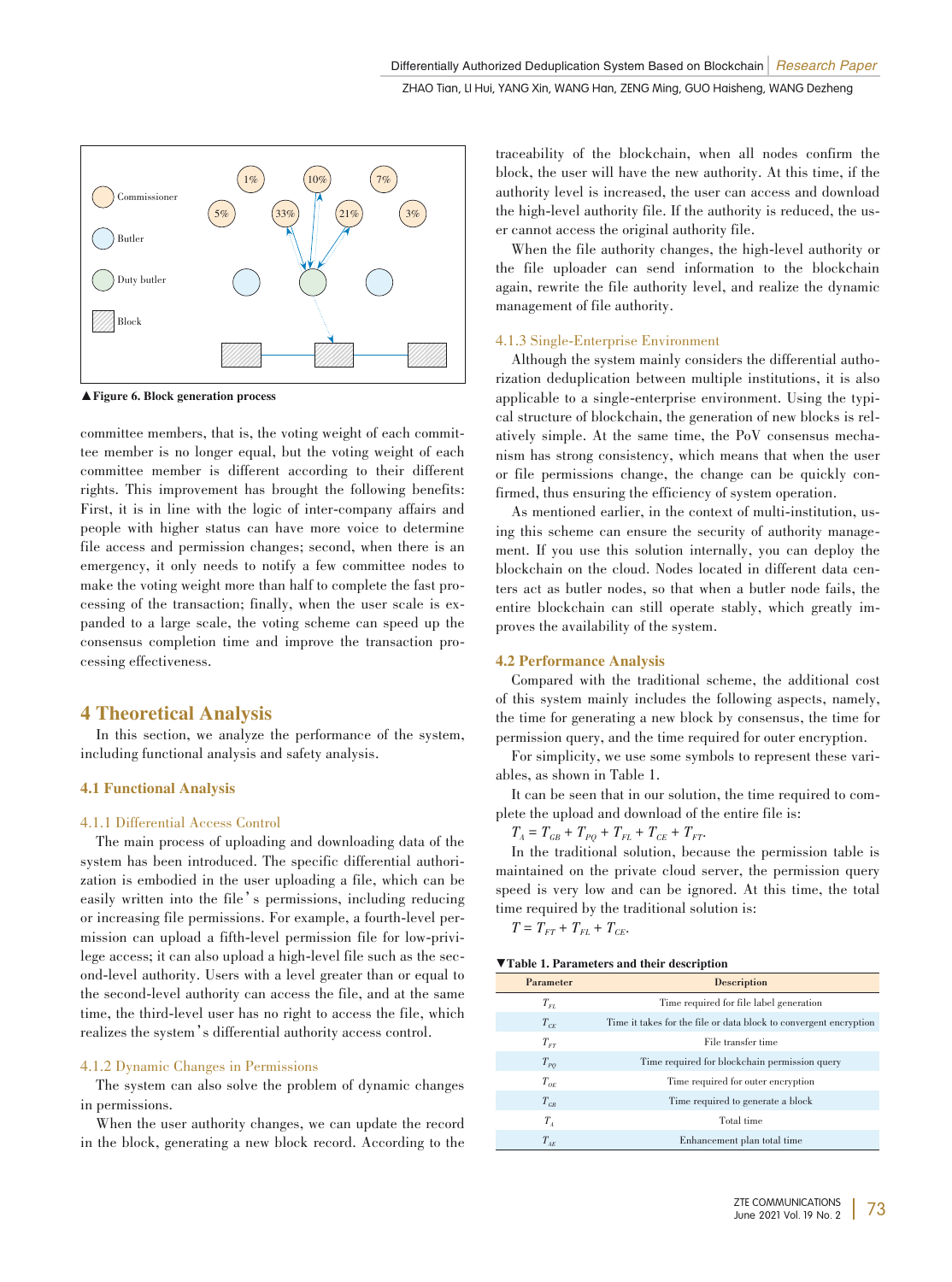We set  $\omega_1 = (T_{GB} + T_{PQ})/T$ . At this point, if  $\omega_1$  is small enough, it proves that our solution achieves dynamic management of permissions without introducing obvious additional overhead.

In the enhancement scheme, the time we need to complete the entire process is  $T_{TE} = T_A + T_{OE}$ .

We set  $\omega_2 = T_{OE}/T_A$ . It can be seen that if  $\omega_2$  is small enough, that is the number of blocks that need to be doublelayered encryption is relatively small, or the time used for outer encryption is relatively small, it proves that we can ensure the security of the system without significantly increasing the time overhead.

#### 4.3 Security Analysis

The security of permissions is mainly guaranteed by the security of the blockchain, that is, the tolerance of attacking nodes.

Define the number of blockchain nodes as *n* and the number of attackers as *f*, when the weight of each node is the same, our tolerance for attacking blocks is:

*f*≤  $\frac{n-1}{2}$ .

That is, it can tolerate no more than half of the nodes being attacked, which better guarantees that the permissions cannot be tampered with.

At the same time, the double-layer encryption scheme for confidential data blocks mentioned in Section 3 can also better prevent offline dictionary attacks. The encryption method we use for convergent encryption is Advanced Encryption Standard (AES) encryption, and the key length is 256 bit. AES encryption has good resistance to brute force cracking. If 10 000 collision attacks are executed every nanosecond, it will take 1.8×  $10^{56}$  years to crack<sup>[21]</sup>.

## 5 Experimental Simulation

We implemented the model of the system and ran it in our own experimental environment. The code was implemented in C<sup>++</sup>. Table 2 shows the hardware conditions for the implementation environment.

We tested the performance of this model. The main measure ment indicators are the ratio of the time used for permission query, file transfer, file label generation, and convergent encryp tion when the upload and download file sizes are different.

We used AES encryption as the encryption algorithm for

▼Table 2. Hardware conditions for the implementation environment

| Hardware          | Setting        |
|-------------------|----------------|
| Operating system  | Ubuntu $16.04$ |
| CPU brand         | AMD            |
| CPU frequency     | $1.7$ GHz      |
| Memory size       | 8 GB           |
| Network bandwidth | $1000$ Mbit/s  |

convergent encryption. The key is a 256-bit hash value generated by the SHA-256 algorithm; the file label is generated by the SHA-1 algorithm. When the permission changes, we can manually set the new block generation time to 1 s, which is the time required for the permission change.

We tested the performance of the system when the file size was 100 MB, 200 MB, 300 MB, and 400 MB (Fig. 7).

Because the authorization query time is too short, the figure shows the total time used for 10 000 queries. It can be seen from the experimental results that compared to data transmission and convergent encryption, the time required for user permission query and record writing to the blockchain is shorter. Our system does not significantly increase system overhead while achieving differential authorization deduplication.

At the same time, we also tested the enhancement scheme proposed in Section 3. The main performance indicators are the ratios of the time used for double-layer encryption of im⁃ portant data blocks, file label generation, convergent encryption and file transfer.

In this enhanced scheme, the outer layer encryption uses the AES encryption algorithm, and the key is a 128-bit hash value generated by the MD5 hash algorithm. The inner layer encryption uses the AES encryption algorithm, and the key is a 256-bit hash value generated by the SHA-256 algorithm.

We tested the situation where the number of important data blocks (requiring double-layer encryption) accounted for different proportions of the total number of data blocks. For convenience, we set the number of important data blocks to 1, the size of 100 MB, and the size of ordinary data blocks to 100 MB. The experimental results are shown in Fig. 8.

It can be seen from the experimental results that when the important data is relatively few, our enhancement scheme will not significantly increase system overhead while improving data security.

In summary, from the experimental results, the maximum value of  $\omega_1$  is less than 1%, and the maximum value of  $\omega_2$  is less than 5%, indicating that our solution does not significantly increase the overhead.

## 6 Conclusions and Future Work

The differentially authorized deduplication system based on blockchain system proposed in this paper writes the user permission table and file permissions into the blockchain, using the immutable modification of the blockchain, and it better solves the vulnerability of public cloud servers and private cloud servers. It can also overcome the single point of failure problem caused by the original private cloud server due to centralization.

At the same time, the blockchain read and write efficiency is high, and the latest written information will prevail. Therefore, it can solve the problem that the permissions of users and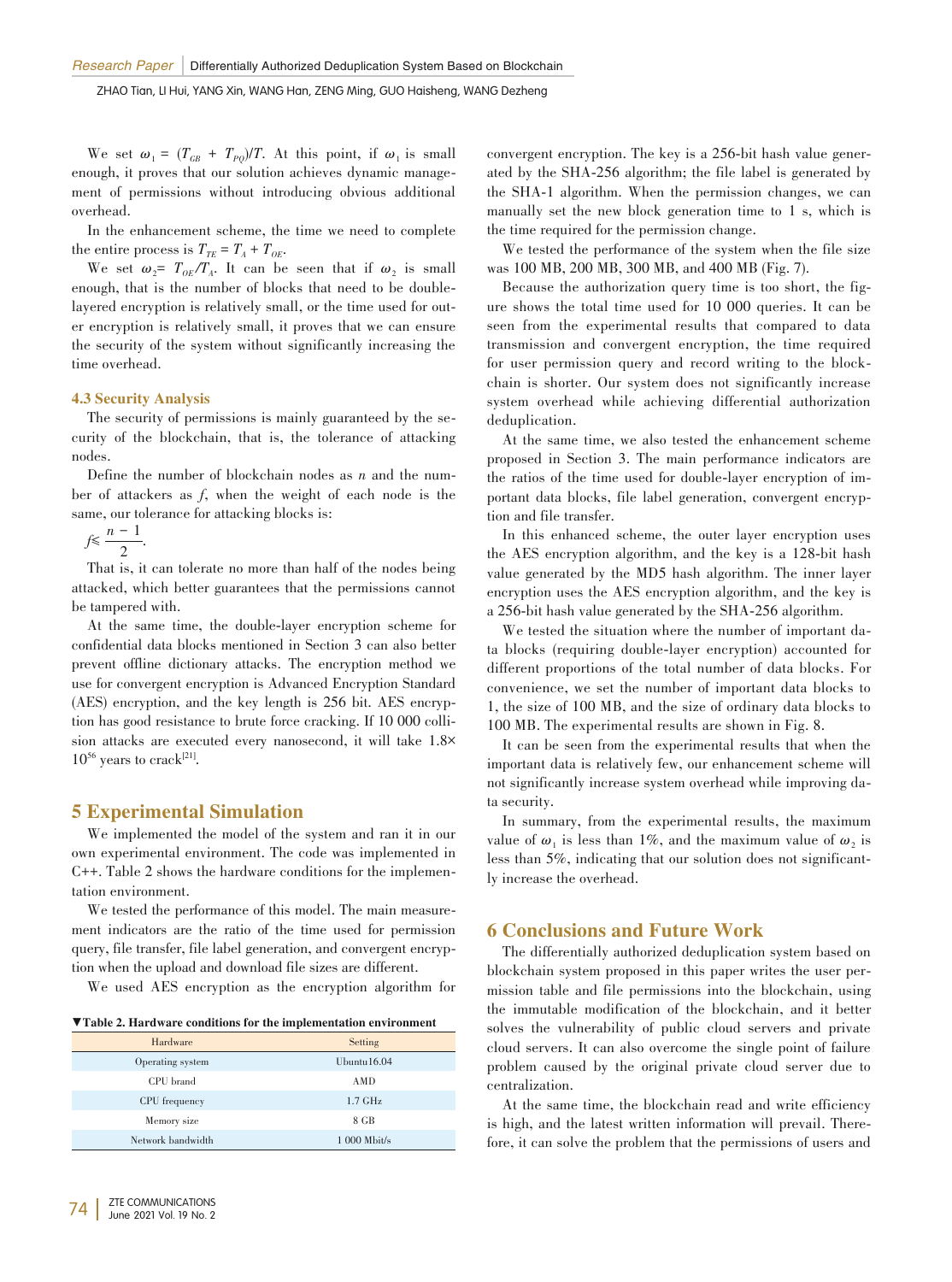

▲Figure 7. Permission query time and main process time



▲Figure 8. Time required for outer encryption and the main process time

files in the original system cannot be dynamically modified in time, and realize the management of dynamic changes in user and file permissions. At the same time, the experimental results show that the extra cost of our proposed scheme and enhancement scheme is less than 5%, indicating that the system overhead is not significantly increased.

In the future work, we will continue to improve the existing convergent key generation method or explore other encryption schemes to replace the existing convergent key encryption to overcome its vulnerability to offline dictionary attacks.

#### References

[1] HARNIK D, PINKAS B, SHULMAN-PELEG A. Side channels in cloud services: Deduplication in cloud storage [J]. IEEE security & privacy, 2010, 8 (6): 40–47. DOI: 10.1109/MSP.2010.187

- [2] DOUCEUR J R, ADYA A, BOLOSKY W J, et al. Reclaiming space from duplicate files in a serverless distributed file system [C]//22nd International Conference on Distributed Computing Systems. Vienna, Austria: IEEE, 2002: 617– 624. DOI: 10.1109/ICDCS.2002.1022312
- [3] LIU J, ASOKAN N, PINKAS B. Secure deduplication of encrypted data without additional independent servers [C]//22nd ACM SIGSAC Conference on Computer and Communications Security. Denver, USA: ACM, 2015: 874–885. DOI: 10.1145/2810103.2813623
- [4] LIU X F, SUN W H, LOU W J, et al. One-tag checker: message-locked integrity auditing on encrypted cloud deduplication storage [C]//IEEE Conference on Computer Communications (INFOCOM). Atlanta, USA: IEEE, 2017: 1 – 9. DOI: 10.1109/INFOCOM.2017.8056999
- [5] BELLARE M, KEELVEEDHI S, RISTENPART T. Message-locked encryption and secure deduplication [C]//Annual International Conference on the Theory and Applications of Cryptographic Techniques: Berlin/Heidelberg, Germany: Springer, 2013: 296 - 312. DOI: 10.1007/978-3-642-38348-9\_18
- [6] PUZIO P, MOLVA R, ÖNEN M, et al. ClouDedup: secure deduplication with encrypted data for cloud storage [C]//5th International Conference on Cloud Computing Technology and Science. Bristol, UK: IEEE, 2013: 363–370. DOI: 10.1109/CloudCom.2013.54
- [7] KEELVEEDHI S, BELLARE M, RISTENPART T. Dupless: server-aided encryption for deduplicated storage [C]//22nd USENIX Conference on Security. Washington D. C., USA: USENIX, 2013: 179–194
- [8] LI J, CHEN X F, HUANG X Y, et al. Secure distributed deduplication systems with improved reliability [J]. IEEE transactions on computers, 2015, 64(12): 3569–3579. DOI: 10.1109/TC.2015.2401017
- [9] NAKAMOTO S. Bitcoin: a peer-to-peer electronic cash system [EB/OL]. (2008-10⁃31)[2020⁃01⁃01]. https://bitcoin.org/bitcoin.pdf
- [10] KHALIL R, GERVAIS A. Revive: rebalancing off-blockchain payment networks [C]//ACM SIGSAC Conference on Computer and Communications Security. Dallas, USA: ACM, 2017: 439–453. DOI: 10.1145/3133956.3134033
- [11] BHATTACHARYA R, WHITE M, BELOFF N. A blockchain based peer-topeer framework for exchanging leftover foreign currency [C]//Computing Conference. London, UK: IEEE, 2017: 1431 – 1435. DOI: 10.1109/ SAI.2017.8252284
- [12] HALEVI S, HARNIK D, PINKAS B, et al. Proofs of ownership in remote storage systems [C]//18th ACM Conference on Computer and Communications Security. Chicago, USA: ACM, 2011: 491 – 500. DOI: 10.1145/ 2046707.2046765
- [13] GERVAIS A, KARAME G O, WÜST K, et al. On the security and performance of proof of work blockchains [C]//ACM SIGSAC Conference on Computer and Communications Security. Vienna, Austria: ACM, 2016: 3–16. DOI: 10.1145/ 2976749.2978341
- [14] EYAL I, SIRER E G. Majority is not enough: Bitcoin mining is vulnerable  $[C]$ // International Conference on Financial Cryptography and Data Security. Berlin/ Heidelberg, Germany: Springer, 2014: 436 - 454. DOI: 10.1007/978-3-662-45472⁃5\_28
- [15] KIAYIAS A, RUSSELL A, DAVID B, et al. Ouroboros: a provably secure proof-of-stake blockchain protocol [C]//Advances in Cryptology-CRYPTO 2017, Cham, Switzerland: Springer, 2017: 357 - 388. DOI: 10.1007/978-3-319⁃63688⁃7\_12
- $[16]$  LI W T, ANDREINA S, BOHLI J M, et al. Securing proof-of-stake blockchain protocols [C]//Data privacy management, cryptocurrencies and blockchain technology. Cham, Switzerland: Springer, 2017: 297 - 315. DOI: 10.1007/978-3⁃319⁃67816⁃0\_17
- [17] ZHENG Z B, XIE S A, DAI H N, et al. An overview of blockchain technology: Architecture, consensus, and future trends [C]//International Congress on Big Data (BigData Congress). Honolulu, USA: IEEE, 2017: 557 – 564. DOI: 10.1109/BigDataCongress.2017.85
- [18] SANKAR L S, SINDHU M, SETHUMADHAVAN M. Survey of consensus protocols on blockchain applications [C]//4th International Conference on Advanced Computing and Communication Systems (ICACCS). Coimbatore, India: IEEE, 2017: 1–5. DOI: 10.1109/ICACCS.2017.8014672
- [19] LI K J, LI H, WANG H, et al. PoV: an efficient voting-based consensus algorithm for consortium blockchains [J]. Frontiers in blockchain, 2020, 3: 11 DOI: 10.3389/fbloc.2020.00011